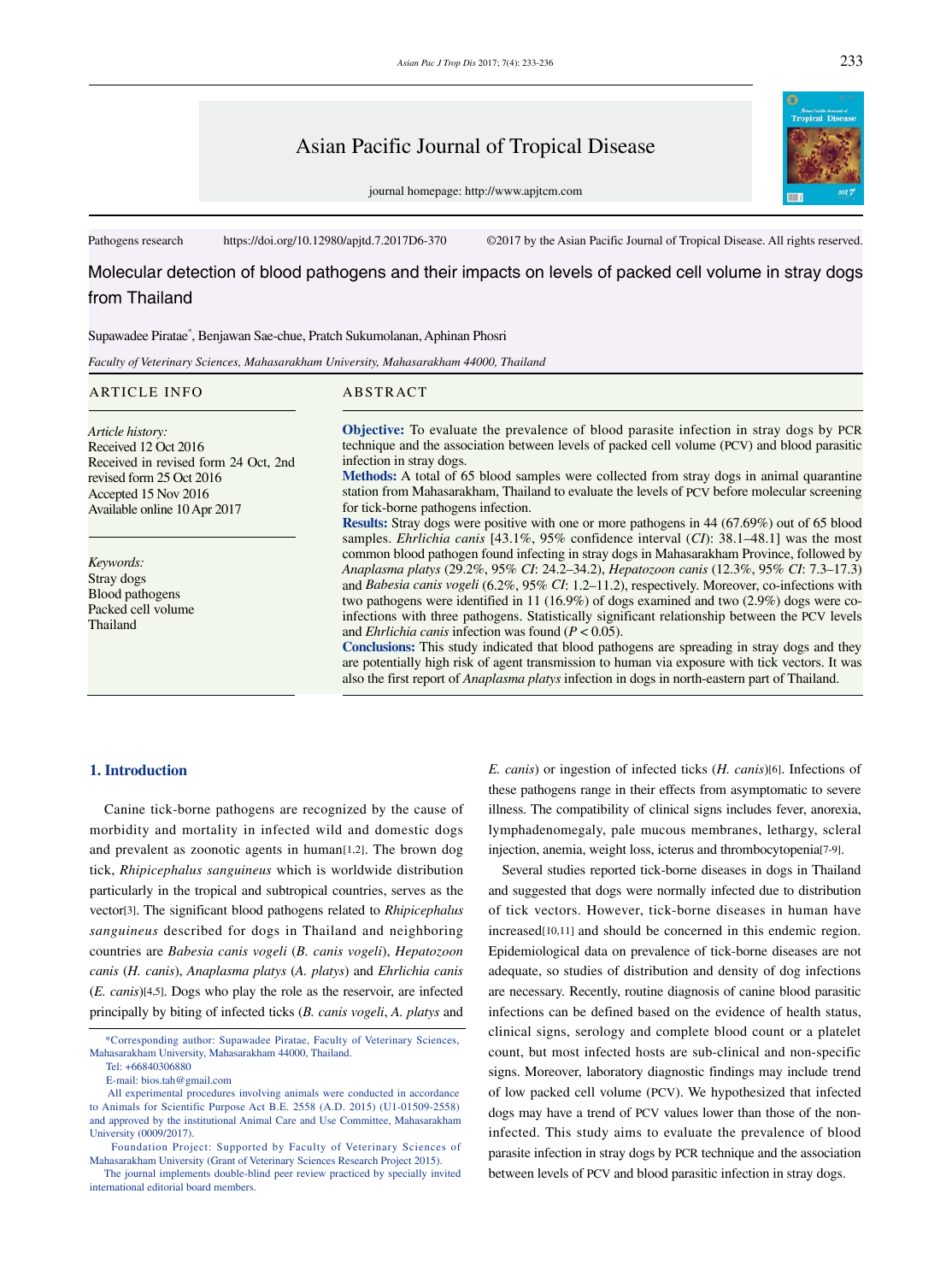# **2. Materials and methods**

### *2.1. Blood collection and measurement of PCV*

 This cross-sectional study collected 65 blood samples from Mahasarakham animal quarantine station, Thailand (16°25'50" N, 103°3'36.4" E) on 25–27th February, 2015. Blood was collected approximately 3 mL from the cephalic vein into sterile tubes with anticoagulant (ethylene diamine tetraacetic acid) and kept on ice during transport to the laboratory. For long term preservation, blood was stored at –20 °C until DNA extraction. All steps for animal handles and blood collections were conducted by veterinarians. Levels of the PCV was evaluated by filling blood directly into 2/3 of the heparinized microhematocrit tube. The tube was placed into a calibrated microhematocrit centrifuge and spined at 10000 r/min for 5 min. The height of the total blood column and the height of the red cell layer were measured within a minute after the centrifuge has stopped. The PCV levels were classified into four groups according to PCV (%) severity: level 1 was normal group (PCV  $\geq 37\%$ ), level 2 was mild anemia group (PCV = 30%–37%), level 3 was moderate anemia group (PCV =  $20\% - 29\%$ ) and level 4 was severe anemia group (PCV  $\leq 20\%$ ).

# *2.2. DNA extraction and amplification of tick-borne pathogens*

 Total DNA was extracted from blood samples using GF-1 blood DNA extraction kit (Vivantis, Selangor Ehsan, Malaysia). Concentrations of total DNA were determined by exposing the DNA to ultraviolet light at a wavelength of 260 nm with UV-vis spectrophotometer (Mecasys, Korea). *B. canis vogeli* and *H. canis* 18S rRNA gene were amplified by single PCR. *E. canis* and *A. platys* 16S rRNA gene were amplified by nested PCR. In amplification steps, primers used in PCR for detection of DNA of *B. canis vogeli*,

#### **Table 1**

Primers for PCR amplification.

*H. canis*, *A. platys* and *E. canis* were selected based on previously description[12-17] (Table 1). The PCR reactions contained 10–50 ng of extracting DNA, 10 pmol of each primer, 200 µmol/L of each dNTPs, 1.5 mmol/L of MgCl<sub>2</sub> and 1 U *Taq* polymerase (Vivantis, Selangor Darul Ehsan, Malaysia). The PCR protocols were done with 35 cycles of denaturation at 95 °C for 1 min, annealing at 55 °C for *B. canis vogeli*, 57 °C for *H. canis*, 60 °C and 62 °C for first and second steps of *A. platys* and 60 °C for both 2 steps of *E. canis* for 1 min, extension at 72 °C for 2 min and a final extension at 72 °C for 5 min. PCR amplification was performed using Biometra GmbH thermocycle (Germany). PCR products were identified by 1% agarose gels stained with ethidium bromide and visualized under ultraviolet light.

### *2.3. Statistic analysis*

 The association between level of PCV and blood parasite infections was compared with Pearson's *Chi*-squared test. The prevalence (%) and 95% confidence intervals (*CI*) were calculated.

# **3. Results**

# *3.1 Detection of B. canis vogeli, H. canis, E. canis and A. platys in stray dogs from Mahasarakham animal quarantine station, Thailand*

 A total of 65 stray dogs samples collected from the animal quarantine station, Mahasarakham included 32 (49.2%) males and 33 (58.8%) females. Blood parasitic detection showed 44 (67.7%) samples were positive for at least one species of blood pathogens. Overall 31 (47.7%) were single infection, and 11 (16.9%) were double infection and 2 (3.1%) were multiple infection (Table 2). PCR detection was positive at 6.2% (95% *CI*: 1.2–11.2) and 12.3% (95%

| <b>Blood</b> parasites | Primers         | Sequences                                  | Product size (bp) | References |
|------------------------|-----------------|--------------------------------------------|-------------------|------------|
| B. canis vogeli        | BAB1            | 5' GTG-AAC-CTT-ATC-ACT-TAA-AGG 3'          | 602               | $[17]$     |
|                        | BAB4            | 5' CAA-CTC-CTC-CAC-GCA-ATC-G3'             |                   |            |
| H. canis               | HepF            | 5' ATA-CAT-GAG-CAA-AAT-CTC-AAC 3'          | 665               | [16]       |
|                        | HepR            | 5' CTT-ATT-ATT-CCA-TGC-TGC-AG3'            |                   |            |
| $E.$ canis             | <b>ECC</b>      | 5' AGA-ACG-AAC-GCT-GGC-GGC-AAG-CC 3'       | 478               | $[13]$     |
|                        | <b>ECB</b>      | 5' CGT-ATT-ACC-GCG-GCT-GCT-GGC-A 3'        |                   |            |
|                        | <b>CANIS</b>    | 5' CAA-TTA-TTT-ATA-GCC-TCT-GGC-TAT-AGG-A3' | 389               | [13]       |
|                        | HE <sub>3</sub> | 5' TAT-AGG-TAC-CGT-CAT-TAT-CTT-CCC-TAT 3'  |                   | [12]       |
| A. platys              | <b>ECC</b>      | 5' AGA-ACG-AAC-GCT-GGC-GGC-AAG-CC 3'       | 473               | $[13]$     |
|                        | <b>ECB</b>      | 5' CGT-ATT-ACC-GCG-GCT-GCT-GGC-A3'         |                   |            |
|                        | <b>PLATYS</b>   | 5' TTT-GTC-GTA-GCT-TGC-TAT-G3'             | 402               | $[15]$     |
|                        | <b>GA1UR</b>    | 5' GAG-TTT-GCC-GGG-ACT-TCT-TCT 3'          |                   | [14]       |

#### **Table 2**

Blood pathogens among stray dogs (No.).

| $PCV$ $(\%)$  | <b>Samples</b> | Infected samples | Single infection         |                          |             |           | Double infection         |              |                          |                          |            | Multiple infection       |
|---------------|----------------|------------------|--------------------------|--------------------------|-------------|-----------|--------------------------|--------------|--------------------------|--------------------------|------------|--------------------------|
|               |                |                  | B                        | Н                        | A           | E         | $B + A$                  | $B + E$      | $H + A$                  | $H + E$                  | $A + E$    | $H + A + E$              |
| $>37\%$       | 39             | 22               |                          |                          |             | 6         | $\sim$                   |              |                          | $\overline{\phantom{a}}$ |            |                          |
| $30\% - 37\%$ | 18             | 16               |                          | $\overline{\phantom{a}}$ | $\sim$      | 8         |                          |              |                          |                          |            |                          |
| $20\% - 29\%$ | 6              |                  | $\overline{\phantom{a}}$ | $\overline{\phantom{a}}$ |             |           | $\overline{\phantom{a}}$ |              | $\overline{\phantom{a}}$ | $\sim$                   |            | $\overline{\phantom{a}}$ |
| $< 20\%$      |                |                  | $\overline{\phantom{a}}$ |                          | $\sim$      |           | $\overline{\phantom{a}}$ |              | $\overline{\phantom{a}}$ | $\overline{\phantom{a}}$ |            | $\overline{\phantom{a}}$ |
| Total         | $65(100.0\%)$  | 44 (67.7%)       | $2(3.1\%)$               | $3(4.6\%)$               | $8(12.3\%)$ | 18(27.7%) | $1(1.5\%)$               | $1(1.5\%)$   | $2(3.1\%)$               | $1(1.5\%)$               | $6(9.2\%)$ | $2(3.1\%)$               |
| Total         | 65 $(100.0\%)$ | 44 (67.7%)       |                          | 31(47.7%)                |             |           |                          | $11(16.9\%)$ |                          |                          |            |                          |

B = *B. canis vogeli*; H = *H.canis*; A = *A. platys*; E = *E. canis.*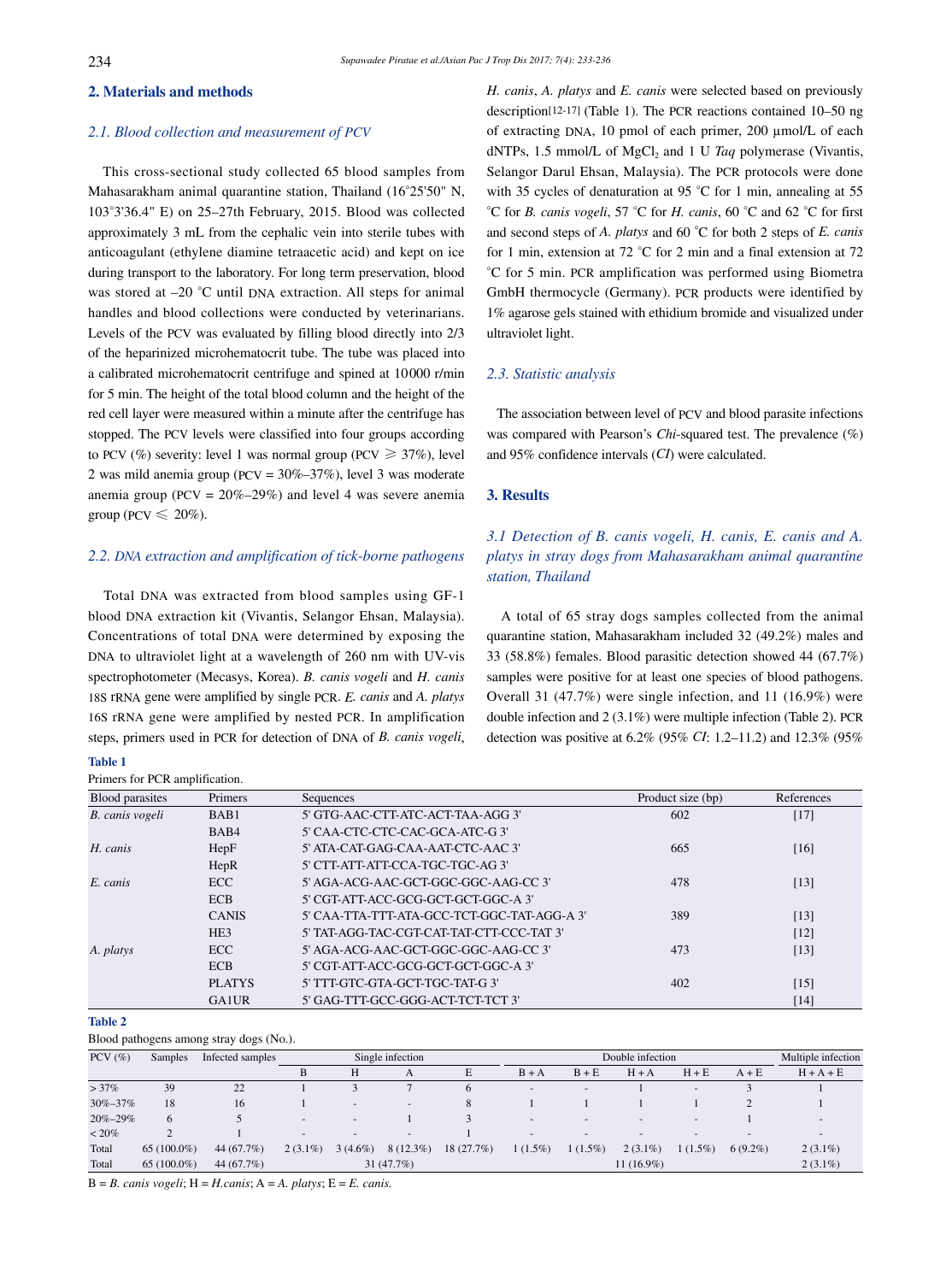| Table 3                                                          |  |  |  |
|------------------------------------------------------------------|--|--|--|
| Blood pathogens infection and determination on the levels of PCV |  |  |  |

| Pathogens       | <b>Status</b> |              |               | Levels of PCV $(\% )$    |                          | infection $[n (\%)]$     | $95\%$ $CI^a$            | $\boldsymbol{p}^{\text{b}}$ | df |
|-----------------|---------------|--------------|---------------|--------------------------|--------------------------|--------------------------|--------------------------|-----------------------------|----|
|                 |               | $>37\%$      | $30\% - 37\%$ | $20\% - 29\%$            | $~120\%$                 |                          |                          |                             |    |
| B. canis vogeli | Positive      | $1(1.5\%)$   | $3(4.6\%)$    | $\overline{\phantom{0}}$ | $\blacksquare$           | $4(6.2\%)$               | $1.2 - 11.2$             | 0.184                       | 3  |
|                 | Negative      | 38 (58.5%)   | $15(23.1\%)$  | $6(9.2\%)$               | $2(3.1\%)$               | 61 $(93.8\%)$            | -                        |                             |    |
| H. canis        | Positive      | 5(7.7%)      | $3(4.6\%)$    | $\overline{\phantom{a}}$ | $\overline{\phantom{0}}$ | $8(12.3\%)$              | $7.3 - 17.3$             | 0.694                       | 3  |
|                 | Negative      | $34(52.3\%)$ | $15(23.1\%)$  | $6(9.2\%)$               | $2(3.1\%)$               | 57 (87.7%)               | $\overline{\phantom{0}}$ |                             |    |
| A. platys       | Positive      | $12(18.5\%)$ | 5(7.7%)       | $2(3.1\%)$               |                          | $19(29.2\%)$             | $24.2 - 34.2$            | 0.816                       | 3  |
|                 | Negative      | $27(41.5\%)$ | $13(20.0\%)$  | $4(6.2\%)$               | $2(3.1\%)$               | $46(70.8\%)$             |                          |                             |    |
| E. canis        | Positive      | $10(15.4\%)$ | $13(20.0\%)$  | $4(6.2\%)$               | $1(1.5\%)$               | $28(43.1\%)$             | $38.1 - 48.1$            | 0.006                       | 3  |
|                 | Negative      | $29(44.6\%)$ | 5(7.7%)       | 2(7.7%)                  | $1(1.5\%)$               | $37(56.9\%)$             | $\overline{\phantom{0}}$ |                             |    |
| Total           |               | 39           | 18            | 6                        | 2                        | $\overline{\phantom{a}}$ |                          |                             |    |

<sup>a</sup>: 95% *CI*; <sup>b</sup>: Pearson's *Chi*-squared test;  $\cdot$ : Statistically significant (*P* < 0.05).

*CI*: 7.3–17.3) for DNA of *B. canis vogeli* and *H. canis*. Nested PCR detection was positive at 43.1% (95% *CI*: 38.1–48.1) and 29.2% (95% *CI*: 24.2–34.2) for DNA of *E. canis* and *A. platys* (Table 3).

### *3.2. Evaluation infections on levels of PCV*

 The PCV values of these dogs were classified into 4 levels: level 1 was normal group (PCV  $(\%) \geq 37\%$ ); level 2 was mild anemia group (PCV  $(\%) = 30\% - 37\%)$ ; level 3 was moderate anemia group (PCV  $(\%) = 20\% - 29\%)$  and level 4 was severe anemia group (PCV  $(\%) \le 20\%$ ). Among 65 dogs in this study, 39, 18, 6 and 2 were classified by PCV values into level 1, 2, 3 and 4, respectively. There were overall 39 in level 1, 22 dogs infection, 17 for single infection, 4 for double infections, 1 for multiple infections and 17 for noninfection. Of the 18 dogs in level 2, 16 dogs were infected, 9, 6 and 1 dogs were single, double and multiple infections, respectively, and 2 dogs were negative for blood pathogens. At level 3, 4 and 1 of the dogs were positive with one and two pathogens, respectively, and 1 dog was negative tested. Two dogs in level 4 were single infection and non-infection, respectively (Table 2). Stray dogs which were positive for blood pathogens showed a low tendency of PCV values. The highest rate of tick-borne infection was the PCV level 2 (mild anemia), followed by PCV level 3 (moderate anemia), PCV level 1 (normal) and PCV level 4 (severe anemia) (Figure 1). Results from *Chi*-square testing showed a statistically significant relationship between levels of PCV and *E. canis* positive dogs (*P* < 0.05). However, other pathogen had no significant effect between blood parasitic infection and PCV levels (Table 3).



**Figure 1.** Comparison number of infected and non-infected dogs in different PCV (%). Of 65 dogs in this study, 39, 18, 6 and 2 were classified by PCV (%) in level  $1$  (> 37%), level  $2$  (30%–37%), level 3  $(20\%-29\%)$  and level 4 (< 20%), respectively. Level 1: 22 dogs were infections; Level 2: 16 dogs were infections; level 3: 5 dogs were infections; level 4: one of dog was infected with at least a pathogen.

### **4. Discussion**

 This study observed tick-borne pathogen in blood of stray dogs and evaluated the association between parasitic infections and the levels of PCV. We discovered the elevated infection rate status of stray dogs and reported the first study on the prevalence of *A. platys* in dogs in Northeast Thailand. The prevalence of *E. canis* was the highest with 43.08%, followed by *A. platys* (29.2%), *H. canis* (12.3%) and *B. canis vogeli* (6.2%), respectively. The results of this study supported the previous report regarding the presence of the highest prevalence of *E. canis* (21.5%) then *H. canis* (10.1%) and *B. canis vogeli* (6.3%) in stray dogs in Mahasarakham, Thailand[18]. In the southern region of Thailand, occurrence of *E. canis* infection in stray dogs was the lowest at 3.9%[19]. The variations of all tickborne pathogen infection rate may have been caused by differences in sampling location, distribution of the tick vector, season and examination technique. Moreover, accumulation of the stray dogs is an indispensable factor, because they act as potential reservoir hosts in the transmission cycle. A study conducted in Turkey found stray dogs had a higher prevalence of tick-borne infections (7.4%) when compared to pet dogs (1.2%)[20]. The high prevalence of *E. canis* and *A. platys* in stray dogs may be remarkable for the increasing possibility of disease transmission to human.

 Several studies reported blood pathogen infections can affect the PCV values[21]. From this study, we found the frequency of tickborne infection in stray dogs was higher in mild anemia cases than normal group but there was no statistically significance. Moreover, only *E. canis* positive dogs displayed significant relationship with levels of PCV. Likewise, tick-borne pathogen infection is not necessarily effected by PCV values in shelter dogs in Mauritius also[22]. On the other hand, lower PCV indicated a significant positive correlation with infection with blood pathogens. Moreover, co-infected dogs had lower PCV values compared to non-infected and single-infected dogs from Costa Rica[23]. However, the discrepancy of PCV values may be occurred by many factors such as dehydration, lack of nutrition, intestinal parasitic infection and blood parasitic infection, *etc*. Therefore, evaluation of the PCV values can be used in combining for diagnosis tick-borne pathogen infections but necessarily standardize other confounding factors.

 This cross-sectional study examined the prevalence of *B. canis vogeli*, *H. canis*, *A. platys* and *E. canis* and evaluated the association between parasitic infections and the levels of PCV. Sixty-five blood